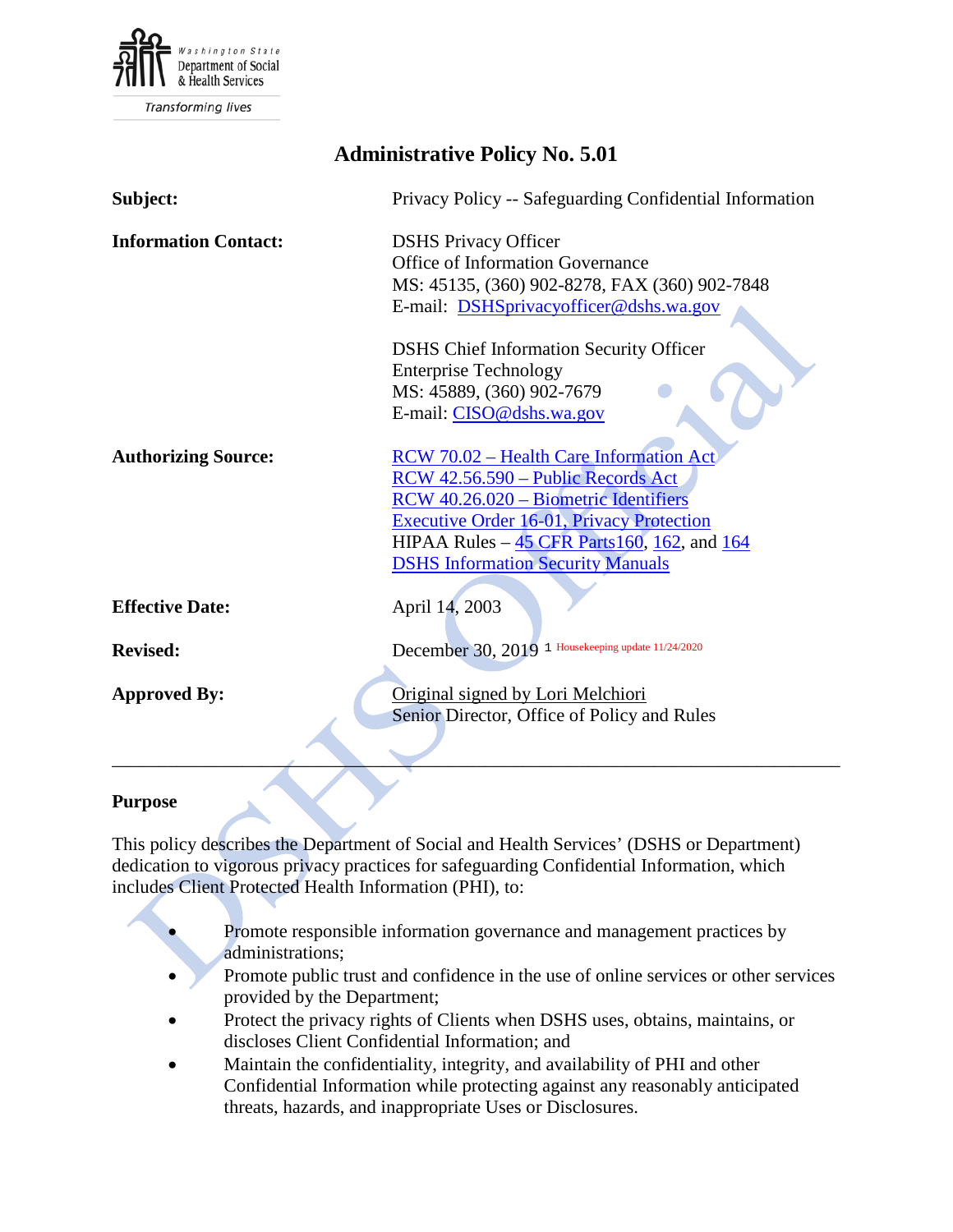## **Scope**

This policy applies to all DSHS administrations, Employees, interns, and Volunteers.

### **Definitions**

**Biometric Identifier:** Any information, regardless of how it is captured, converted, stored, or shared, based on an individual's retina or iris scan, fingerprint, voiceprint, DNA, or scan of hand or face geometry, or other data generated by automatic measurements of an individual's biological characteristics, except when such information is derived from information captured from a patient in a health care setting or information collected, used, or stored for health care treatment, payment, or operations under HIPAA or other exclusions in RCW 40.26.020(7)(b)(i)- (iv).

**Breach:** The acquisition, access, Use, Disclosure, or loss of Confidential Information in a manner not permitted by state and federal law that compromises the security, privacy, or integrity of the Confidential Information.

**Business Associate:** A person who, on behalf of DSHS other than in the capacity of a member of the workforce, performs a function or activity involving the Use or Disclosure of Protected Health Information (PHI) to carry out essential functions or perform services for DSHS. "Business Associates" include subcontractors that create, receive, maintain or transmit PHI on behalf of the Business Associate and downstream contractors.

**Business Associate Organizational Units (BAOU):** BAOUs are internal to DSHS and perform the Department's daily activities that relate to providing Health Care. These activities must relate to covered functions. Some examples of covered functions include: conducting quality assessment and improvement activities; case management and care coordination; contacting of Health Care Providers and patients with information about Treatment alternatives; legal, actuarial, accounting, consulting, data aggregation, management administrative, accreditation, or financial services, and other activities relating to the creation, renewal or replacement of a contract of health insurance, or health benefits. BAOUs are Health Care Components covered by HIPAA and must comply with HIPAA Rules when performing work on behalf of or associated with another DSHS Health Care Component.

**Client:** A person who receives services or benefits from DSHS. This term includes, but is not limited to, consumers, recipients, applicants, residents of DSHS facilities or institutions, patients, and parents receiving support enforcement services. Clients include persons who previously received services or benefits and persons applying for benefits or services.

**Client Confidential Information:** Personal Information, including PHI, which identifies a Client, and that state or federal laws protect from improper Disclosure or Use.

**Client Record:** Includes information held by or for DSHS that relates to a particular Client.

**Confidential Information:** Information that is protected by state or federal laws, including information about DSHS Clients, Employees, Volunteers, interns, vendors or contractors that is not available to the public without legal authority. For example, PHI is a type of Client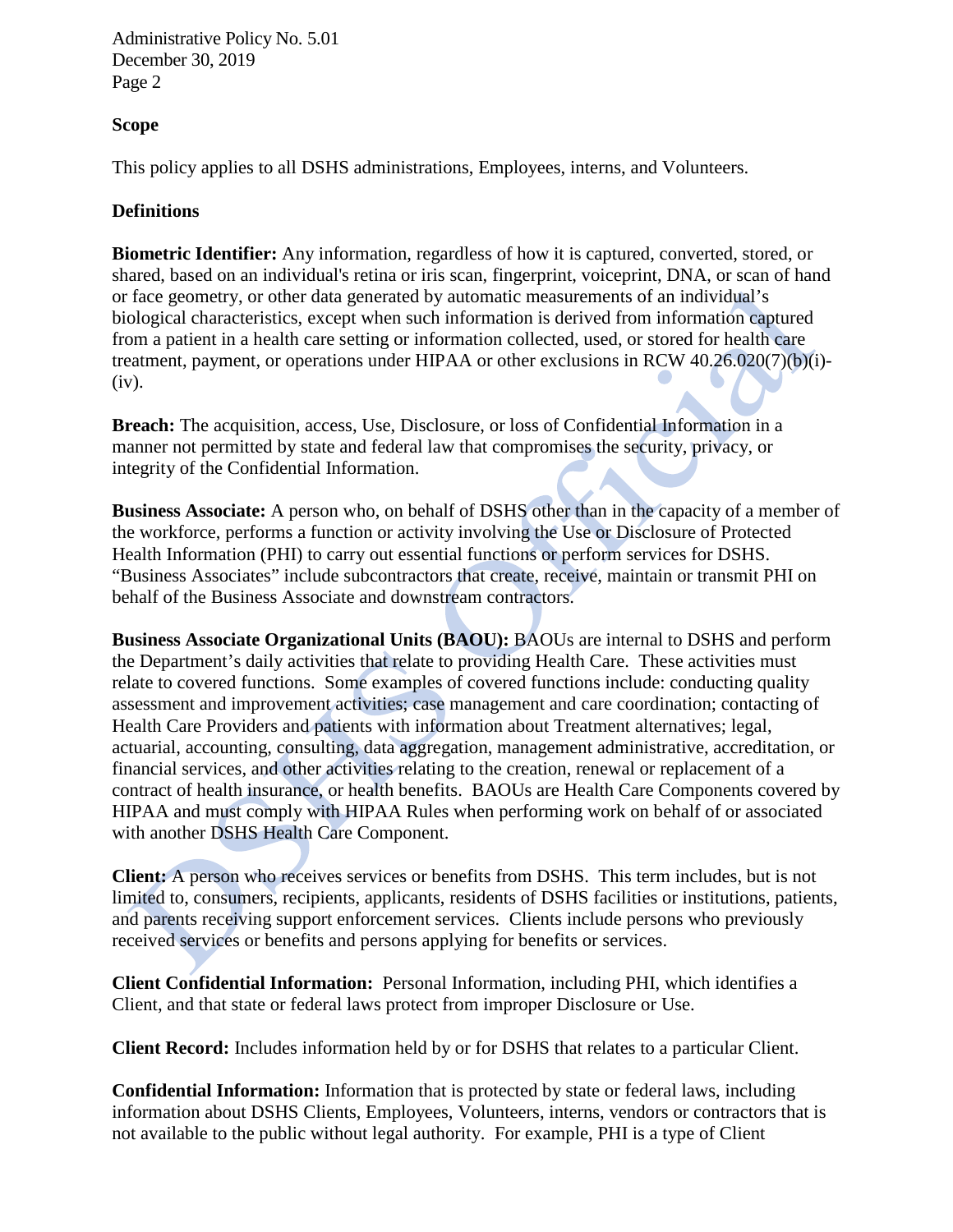Confidential Information and Personally Identifiable Information (PII) is a type of Employee Confidential Information.

**Covered Entity:** A Covered Entity is a Health Plan, a health care clearinghouse, or a Health Care Provider who: transmits information electronically in connection with a HIPAA transaction (see [45 CFR 160.103\)](http://www.ecfr.gov/cgi-bin/text-idx?SID=514bad6e2f27a42e8e07ea6c66db3592&node=se45.1.160_1103&rgn=div8). As defined in 45 CFR 164.103, DSHS is a Hybrid Entity that has designated programs as Health Care Components within the administrations/divisions as provided on the DSHS Website. DSHS is a Hybrid Entity with only its Health Care Components (including BAOUs) subject to the HIPAA Rules.

**Designated Record Set:** A group of records maintained by DSHS that are: a) medical records and/or billing records about Clients; b) enrollment, Payment, claims adjudication, and case or medical management records; or c) used, in whole or in part, to make decisions about Clients. In DSHS, the Designated Record Set may be a subset of the Client Record.

**Disclosure:** The release, transfer, or the providing of access to information outside of DSHS.

**Employee:** An individual DSHS pays a salary, wages, or benefits to for work performed for the Department who may have access to the SCAN, state vehicles, state issued mobile devices, or to whom DSHS provides reimbursement for tuition or miscellaneous expenses.

**DSHS Privacy Officer:** A person designated by the DSHS Secretary or Secretary's designee to oversee the Department's Privacy Program.

**DSHS Public Records Officer:** The person designated as the Public Records Officer for the Department under [RCW 42.56.580.](https://www.google.com/url?sa=t&rct=j&q=&esrc=s&source=web&cd=1&cad=rja&uact=8&ved=0CB4QFjAA&url=http%3A%2F%2Fapp.leg.wa.gov%2Frcw%2Fdefault.aspx%3Fcite%3D42.56.580&ei=07JbVJ-0Nsu5ogSEroDQCg&usg=AFQjCNHeslthsvg-fGW3k7LCRwCnODPKug&bvm=bv.79184187,bs.1,d.cGE) The DSHS Public Records Officer has primary responsibility for management, oversight and monitoring of the Department's public records request process.

**DSHS Security Notice:** The DSHS website notice required by Executive Order 16-01 that addresses the collection, use and security of, and access to information that may be shared through the use of DSHS websites by Clients and the public. Please see the [DSHS Security](https://www.dshs.wa.gov/security-notice)  [Notice.](https://www.dshs.wa.gov/security-notice)

**Health Care:** Care, services, or supplies related to the health of a Client, including, but not limited to, preventative, diagnostic, therapeutic, rehabilitative, maintenance, or palliative care; counseling for a physical or mental condition, or a prescribed drug, device, or equipment.

**Health Care Component (HCC):** A component or combination of components of a Hybrid Covered Entity designated by the Hybrid Covered Entity as a Health Plan, a covered Health Care Provider, or both. Health Care Components also means identified Business Associate Organizational Units (defined above).

**Health Care Provider:** A provider of medical or health services, and any person or organization that furnishes, bills, or is paid for providing Health Care in the normal course of business. A Health Care Provider is a Covered Entity if it transmits information electronically in conjunction with a HIPAA Standard Transaction (See 45 CFR 160.103).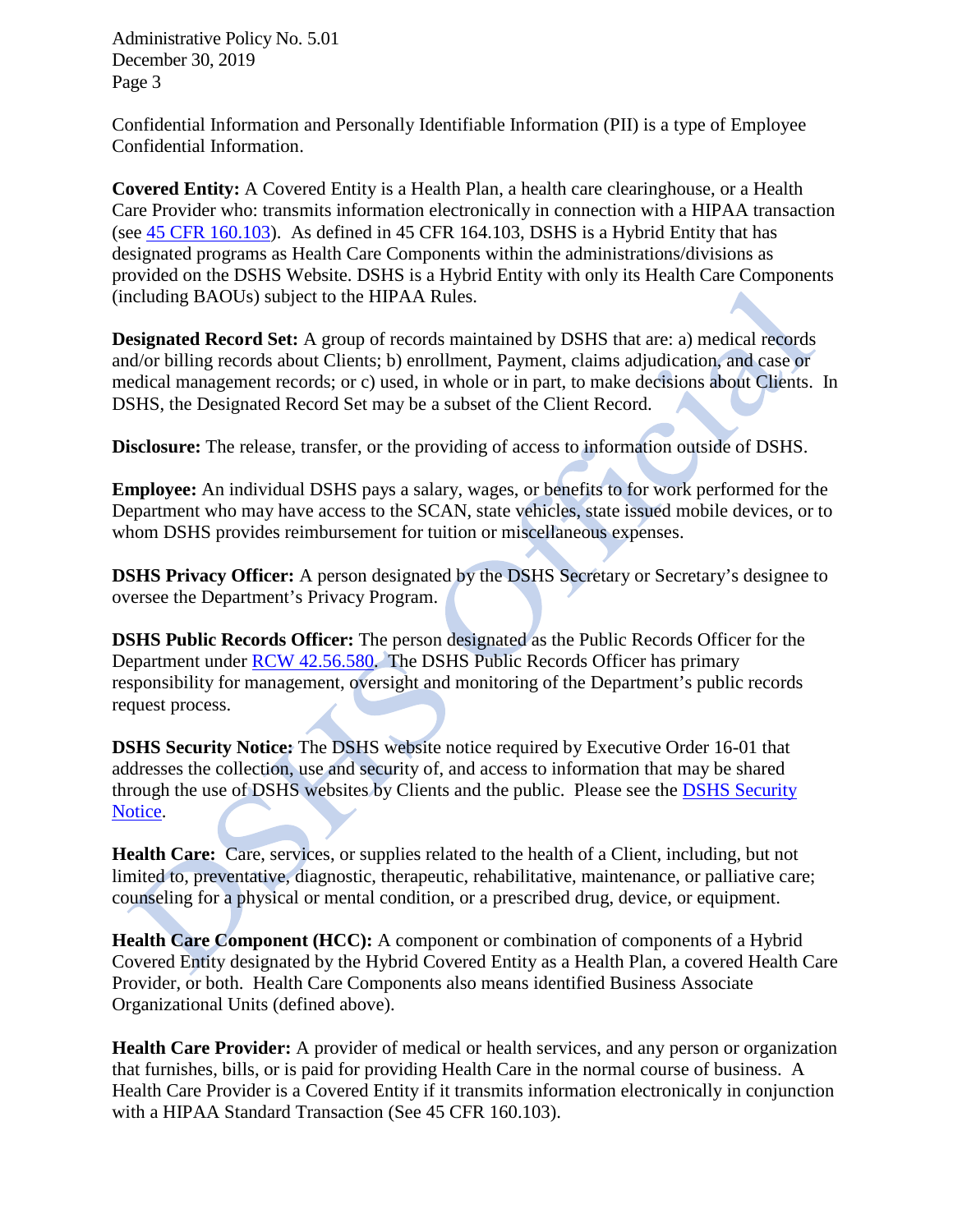**Health Care Information Act (HCIA):** Chapter 70.02 RCW Medical Records – Health Care Information Access and Disclosure.

**Health Information:** Any information, whether oral or recorded in any form or medium, that:

- 1. Is created or received by DSHS concerning an identifiable individual; and
- 2. Relates to the past, present, or future physical or mental health or condition of the individual; the provision of Health Care to the individual; or the past, present, or future Payment for the provision of Health Care to the individual; and
- 3. Identifies or can readily be associated with the identity of an individual. "Health Information" is also considered to be the same as "Health Care Information" in the HCIA [\(RCW 70.02.010\)](http://app.leg.wa.gov/RCW/default.aspx?cite=70.02.010).

**Health Plan:** An individual or group plan that provides or pays the cost of medical care or health related services, including government programs such as Medicare and Medicaid. This is the same as "third-party payor" as defined in the HCIA.

**HIPAA:** The Health Insurance Portability and Accountability Act of 1996, 42 USC 1320d et seq. To implement HIPAA, the U.S. Department of Health and Human Services Office for Civil Rights (OCR) has adopted the HIPAA Privacy Rule, Security Rule, Breach Notification Rule, and Enforcement Rule (See 45 CFR Parts 160 and 164).

**HIPAA Rules:** References to the "HIPAA Rules" apply to the following rules that OCR enforces; the HIPAA Privacy Rule, which protects the privacy of Individually Identifiable Health Information; the HIPAA Security Rule, which sets national standards for the security of electronic Protected Health Information; the HIPAA Breach Notification Rule, which requires Covered Entities and Business Associates to provide notification following a Breach of unsecured PHI; and the Enforcement Rule which provides authority and procedures for OCR investigations, imposition of penalties, and administrative hearings.

**HIPAA Notice:** DSHS Notice of Privacy Practices for Client Protected Health Information that is required by HIPAA.

**Hybrid Entity:** A single legal entity:

- 1. That is a Covered Entity;
- 2. Whose business activities include both covered and non-covered functions; and
- 3. That designates Health Care Components in accordance with the HIPAA Privacy Rule. The Department is a Hybrid Entity under the HIPAA Privacy Rule.

**Individually Identifiable:** Means that a record contains information, which reveals or can likely be associated with the identity of the person or persons to whom the record pertains, such as, names, addresses, Client ID numbers, and unique characteristics. Also may be known as Individually Identifiable Health Information or "IIHI".

**Minimum Necessary:** The minimum amount of Protected Health Information (PHI) needed to accomplish the purpose of a request for PHI or the Use of PHI needed to perform one's job.

**Non-Health Care Component (Non-HCC):** A component or combination of components of a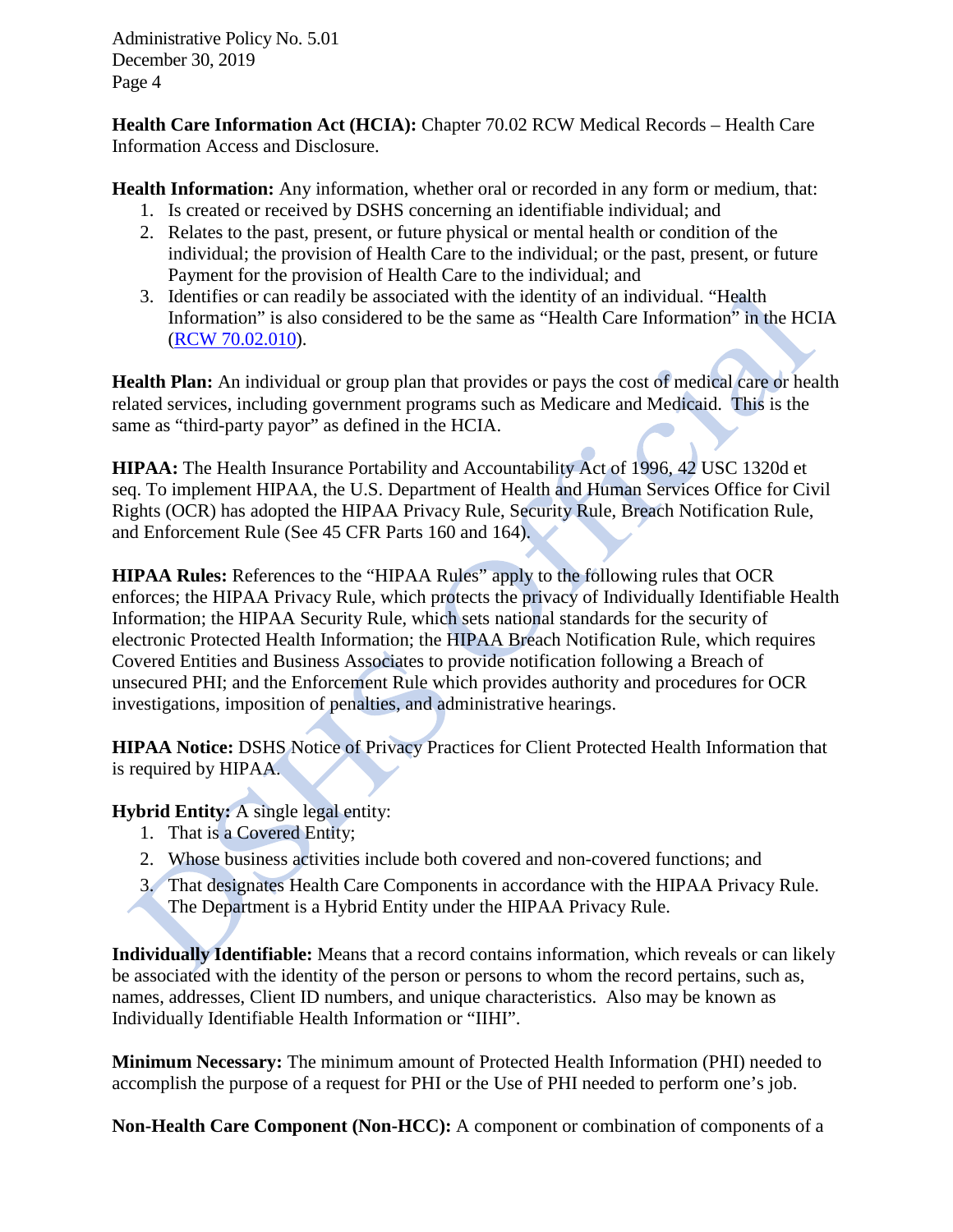Hybrid Covered Entity that is not subject to HIPAA Rules.

**Payment:** Payment applies to a broad range of activities that includes: Obtaining premiums, reimbursement, eligibility and coverage determinations, risk adjustment, billing and claims management coverage and utilization review activities, as well as Disclosure to consumer reporting agencies of certain information.

**Personal Information (also called Personally Identifiable Information or PII):** Personal Information means information collected by a state agency about a person that is readily identifiable to that specific individual. This includes exempt demographic and financial information about a particular individual that is obtained through one or more sources such as name, address, social security number, driver's license number, client identification number, Washington identification card number, student, military, or passport identification number, health insurance policy number or health insurance identification number, any Health Information, Biometric Identifiers, full date of birth, e-mail address (especially in combination with user name and password or security questions and answers that would permit access to an online account), telephone number, account number, credit and debit card numbers and expiration dates, or any required security code, access code or password that would compromise an account, or any other numbers or information that can be used to access a person's financial account, electronic check numbers, case numbers, and financial account numbers connected with an electronic funds transfer, or a private key that is unique to an individual and that is used to authenticate or sign an electronic record. See RCW 42.56.590 and Executive Order 16-01.

**Privacy Program:** The Department's Privacy Program is developed to comply with Federal and State privacy requirements. The individuals primarily responsible for implementing and operating this program are the DSHS Privacy Officer, the DSHS Public Records Officer, the HIPAA Security Rule Program Manager, and designated Privacy Coordinators throughout the Department, including Department institutions. The Department's Privacy Program is responsible for carrying out Department adopted policies and procedures related to the privacy and security of Confidential Information.

**Protected Health Information (PHI):** Individually Identifiable Health Information about a Client that is transmitted or maintained by a DSHS Health Care Component in any form or medium. PHI includes demographic information that identifies the individual or about which there is reasonable basis to believe can be used to identify the individual. Individually Identifiable Health Information in DSHS records about an Employee or others who are not Clients is not Protected Health Information. See Administrative Policy 5.03 for provisions relating only to PHI of Clients.

**Privacy Coordinator:** A person designated by DSHS administrations, divisions, institutions, or regions to manage and direct privacy issues, Client privacy rights, and to coordinate with the DSHS Privacy Officer in carrying out the Department's Privacy Program.

**Treatment:** The provision, coordination or management of Health Care and related services including the consultation between Health Care Providers or the referral of a patient from one Health Care Provider to another.

**Use:** Access to and application or analysis of Confidential Information within DSHS.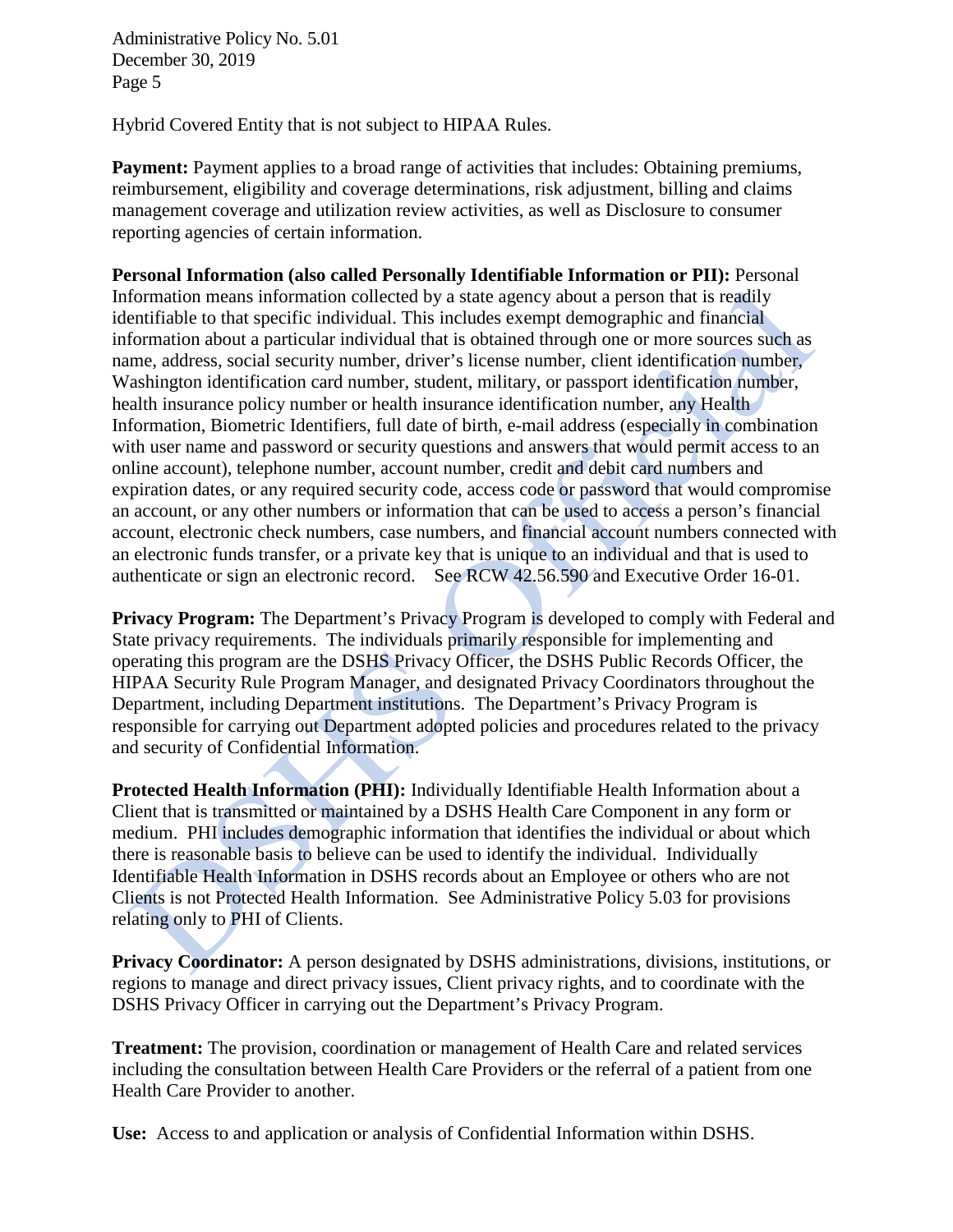**Volunteer:** A person, who of his or her own free will, performs authorized duties for the Department without expecting compensation or other benefits. The Department does not pay wages or provide benefits, but provides a Volunteer reimbursement for actual expenses incurred in performing authorized duties.

**Website:** A collection of related web pages on the Internet to which a Client or the public has direct access.

**Willful Neglect:** The conscious, intentional failure or reckless indifference to the obligation to comply with the HIPAA Rules. (See [45 CFR 160.401\)](http://www.hhs.gov/ocr/privacy/hipaa/administrative/combined/hipaa-simplification-201303.pdf).

### **Policy**

### **A. Hybrid entity status**

DSHS is a Hybrid Entity that has designated programs as **Health Care Components** (HCCs) within the administrations/divisions as provided on the DSHS Website. As such, DSHS is a Hybrid Entity made up of both HCCs and Non-HCCs. Only the Department's HCCs (including BAOUs) are subject to the HIPAA Rules.

Designation of HCC or Non-HCC status within the Department is a formal process that involves program representatives and the designated Privacy Coordinators. Administrations are responsible for keeping designations current. HCC or Non-HCC status may change due to programmatic changes or reorganization. More information on the specific process is available on the Privacy SharePoint site.

Designated Health Care Components are not permitted to disclose Protected Health Information to another component of the covered entity in circumstances prohibited by the HIPAA Privacy Rule. Under the Privacy Rule, it is as if the Health Care Component and Non-Health Care Component are separate and distinct legal entities. (See 45 CFR  $164.105(a)(2)(ii)(A)).$ 

### **B. Assignment of administrative responsibilities**

## 1. **DSHS privacy officer**

The DSHS Privacy Officer provides oversight of the department's Privacy Program under Executive Order 16-01 Privacy Protection and Transparency in State Government, which covers Personally Identifiable Information, and the HIPAA Rules. The DSHS Privacy Officer works with the DSHS Public Records Officer, Chief Information Security Officer, HIPAA Security Rule Program Manager, and the designated Department Privacy Coordinators to resolve privacy issues.

### 2. **Administration privacy coordinators**

Privacy Coordinators help facilitate awareness of HIPAA in relevant Health Care Components and assist in implementation of the department's Privacy Program, which includes carrying out department policies and procedures related to the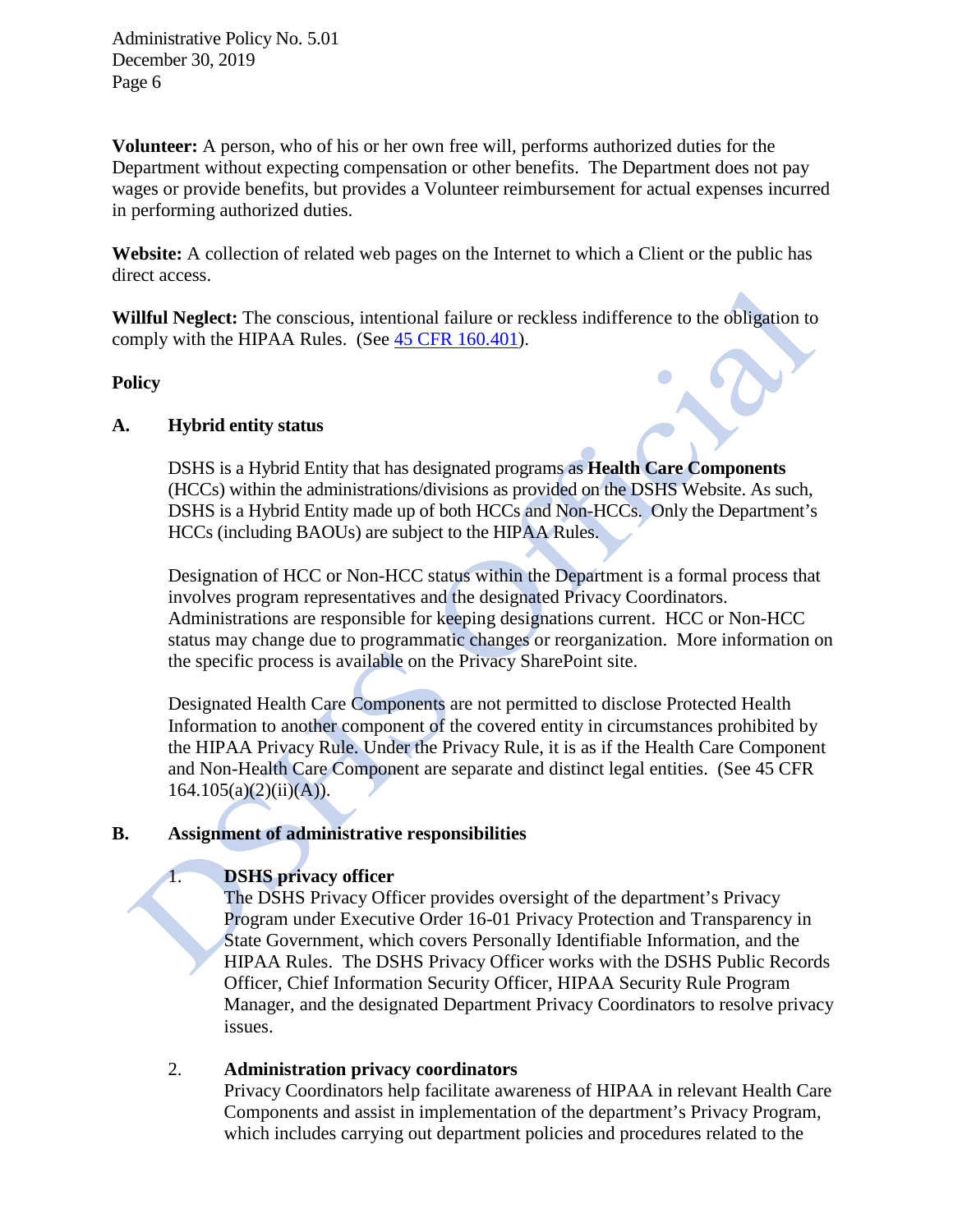> privacy and security of Confidential Information. At a minimum, each DSHS administration will have at least one designated Privacy Coordinator. Divisions, institutions, or regions may have additional designated Privacy Coordinators. Please see the department's [Privacy SharePoint site](http://one.dshs.wa.lcl/FS/Records/Privacy/Breach/Pages/default.aspx) to determine designated agency Privacy Coordinators.

### 3. **DSHS chief information security officer**

The DSHS chief information security officer provides assistance to the DSHS privacy officer in administering the department's Privacy Program. The DSHS chief information security officer:

- a. Addresses information technology security issues;
- b. Is the designated security official for the department under 45 CFR 164.308(a)(2); and
- c. Maintains policies and procedures to address privacy and data security issues. See [Administrative Policy 15.10](http://one.dshs.wa.lcl/Policies/Administrative/DSHS-AP-15-10.pdf) and [DSHS Information Security](http://ishare.dshs.wa.lcl/Security/Manuals/Pages/default.aspx)  [Manuals](http://ishare.dshs.wa.lcl/Security/Manuals/Pages/default.aspx) for details.

### **C. Collection and use of confidential information**

Social security numbers and other sensitive Personal Information and financial identifying numbers must not be collected unless necessary for agency operations and no other reasonable alternatives are available. Reasonable alternatives may include creating unique identifiers for Clients or using a combination of identifiers, which may include the last four digits of the social security number in combination with the first name, last name, date of birth, email, etc. DSHS must make reasonable efforts to limit the inclusion of social security numbers and other sensitive Personal Information and financial information to the least amount necessary to accomplish the intended purpose when Using or Disclosing Client Confidential Information. With respect to new information collected in the course of serving Clients, DSHS shall only collect the data required to fulfill the agency function or service to the Client.

## **D. Collection and use of biometric identifiers**

- 1. Unless authorized by law, an administration may not collect or use Biometric Identifiers without first providing notice and obtaining consent of the individual. This includes Clients, DSHS Employees, DSHS contractors, vendors, interns and Volunteers.
- 2. The notice and consent provided must clearly specify the purpose and use of the Biometric Identifier and must be retained for the duration of the retention of the Biometric Identifier.
- 3. Any Biometric Identifier obtained may not be sold, and may only be used consistent with the terms of the notice and consent. That is, if an administration intends to share Biometric Identifiers with other governmental entities, the notice and consent must specify this use before sharing the information.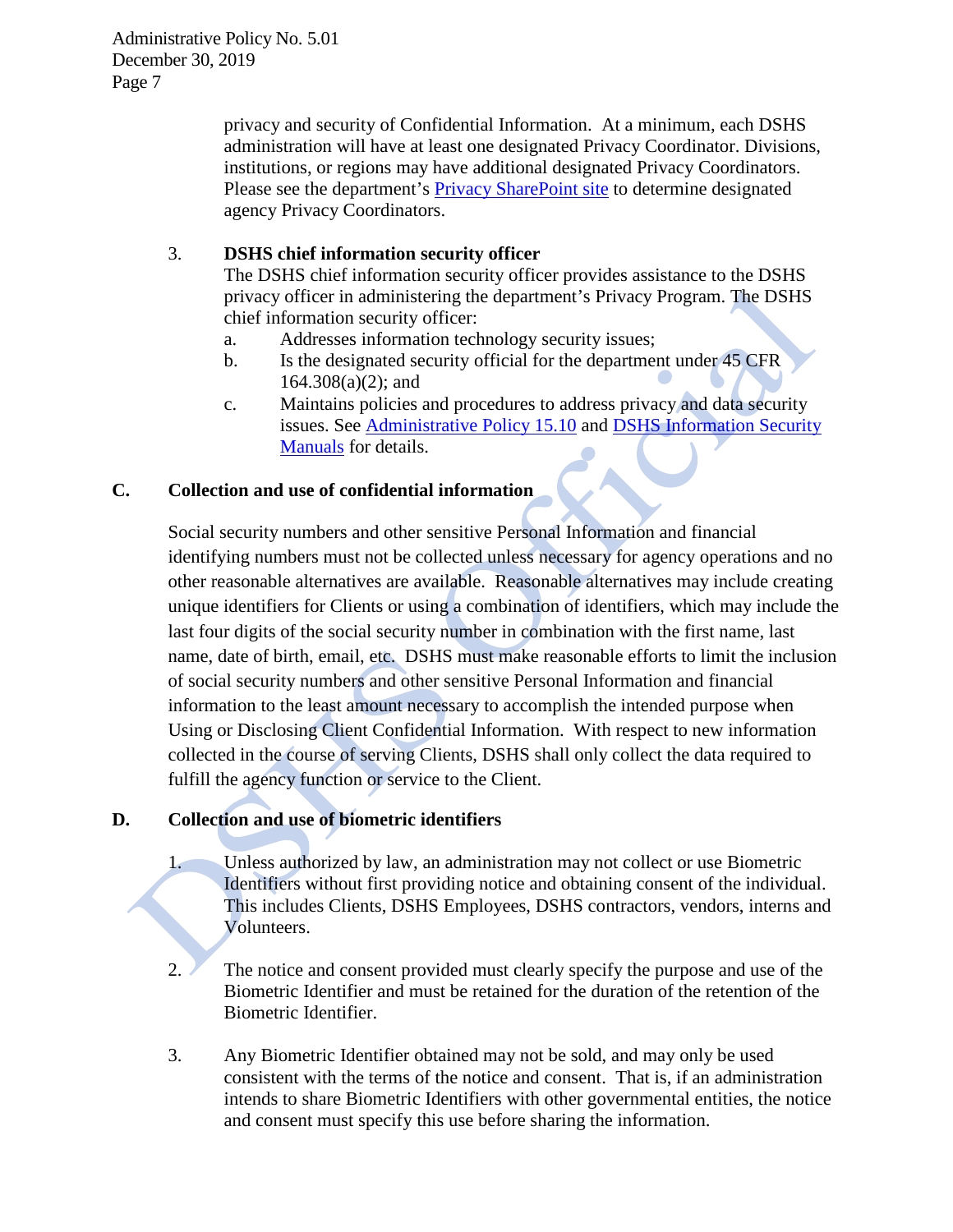- 4. Biometric Identifiers are not subject to Public Disclosure (see RCW  $40.26.020(5)$ ).
- 5. Biometric Identifiers collected must be the minimum necessary to accomplish the purpose for collection and must not be retained longer than necessary to fulfill the original purpose and use, as specified in the notice and consent or as authorized by law.
- 6. Biometric Identifiers must be stored and transmitted in compliance with the [DSHS Information Security Manuals'](http://ishare.dshs.wa.lcl/Security/Manuals) standards for Category 4 data.
- 7. Administrations or divisions having their own Biometric Identifier requirements must either follow or incorporate these requirements into their policies and procedures.

### **E. Designation of a record set**

Each Health Care Component must define the types or sources of information or records included in its Designated Record Set. See the DSHS Designated Record Set on the [Privacy SharePoint site.](http://one.dshs.wa.lcl/FS/Records/Privacy/Pages/HIPAA.aspx)

### **F. Safeguarding confidential information**

By law, DSHS must safeguard Confidential Information collected, used, stored, and disclosed by DSHS. The department must properly safeguard Confidential Information of Clients and others from inappropriate Use and Disclosure.

Employees must follow DSHS policies and procedures in the [DSHS Information Security](http://ishare.dshs.wa.lcl/Security/Manuals)  [Manuals](http://ishare.dshs.wa.lcl/Security/Manuals) for accessing, handling, and disclosing Confidential Information. In addition, Employees of HCCs (including BAOUs) must follow the HIPAA Rules for Use or Disclosure of PHI.

Department contracts and agreements must contain confidentiality language and data security requirements approved by the chief information security officer. In addition, Business Associate contracts and their applicable downstream contracts must contain specific language addressing the Business Associate requirements under the HIPAA Rules.

While the HIPAA Rules apply only to DSHS Health Care Components (including BAOUs), all administrations are expected to comply with applicable laws, follow best practices, and applicable department policies and procedures to safeguard Confidential Information.

The designated DSHS Health Care Components are specified on the public DSHS Website as a part of the DSHS Notice of Privacy Practices. Documentation of the process used to determine Health Care Component and Business Associate Organizational Unit designations can be found on the internal [Privacy SharePoint site.](http://one.dshs.wa.lcl/FS/Records/Privacy/Pages/HIPAA.aspx)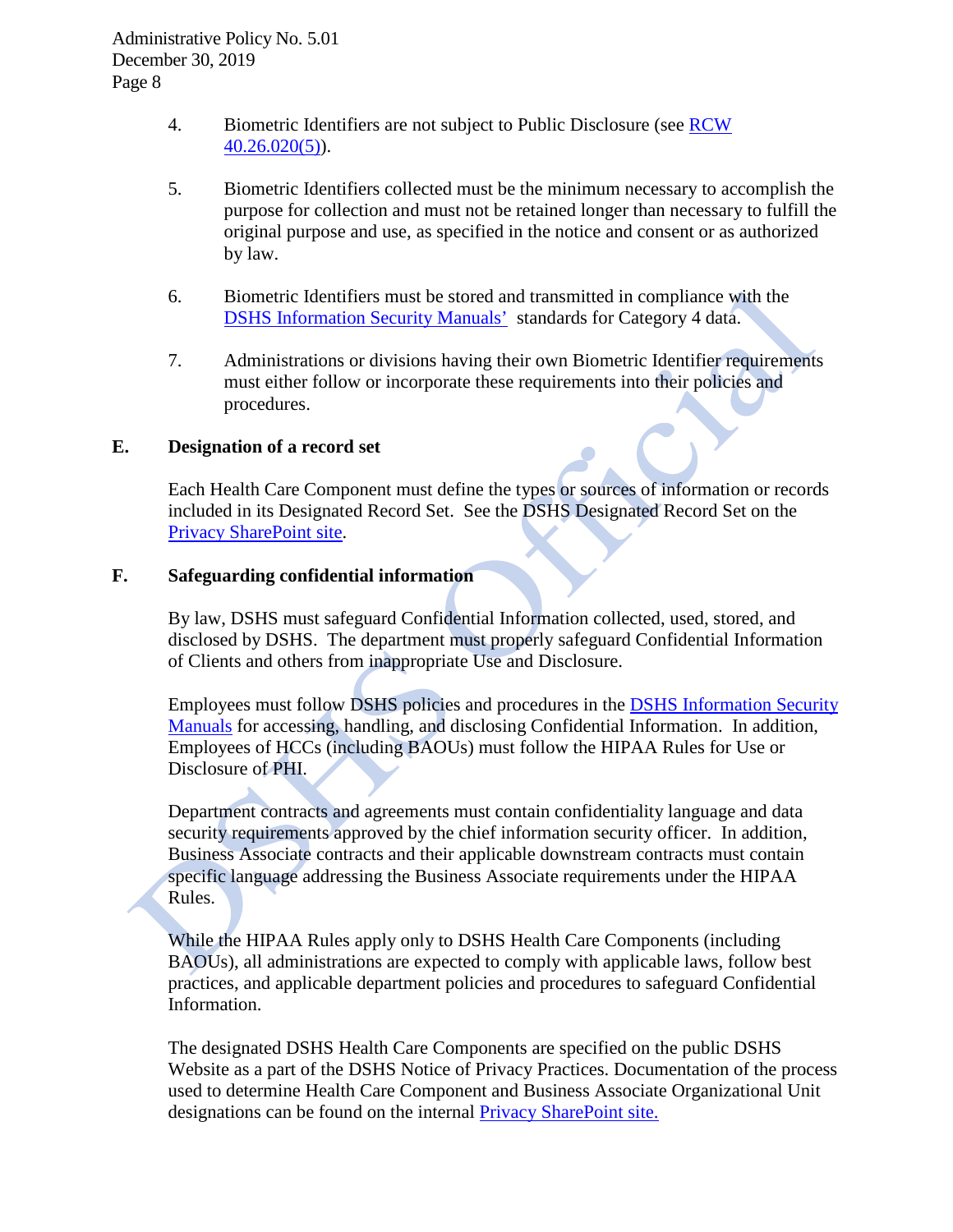### **G. Confidential information on a website**

- 1. When DSHS gives information about Client services or benefits on a Website, the [DSHS Security Notice](http://www.dshs.wa.gov/disclaim.shtml) must be posted and made available electronically. See [Administrative Policy 15.18.02.](http://one.dshs.wa.lcl/Policies/Administrative/DSHS-AP-15-18-02.pdf)
- 2. Executive Order 16-01 requires access to the DSHS Security Notice on each home page Website and a link to the DSHS Security Notice on any page on the Website that collects data from individuals. See Administrative Policy 15.18.02.
- 3. Administrations that collect Confidential Information on their Websites must have links to the DSHS Security Notice on the first web page and any web page that collects Confidential Information.
- 4. The HIPAA Notice (also called the Notice of Privacy Practices) is required to be posted on the DSHS public Website homepage. See  $45$  CFR  $164.520(c)(3)(i)$ .

### **H. Privacy training**

All DSHS Employees, interns, and Volunteers must receive HIPAA privacy training related to the Use, Disclosure, and collection of PHI. Training must be documented either in the Learning Management System (LMS) or in the Employee's personnel file. The HIPAA training is mandatory and must be taken at least every three years.

New Employees must receive HIPAA privacy training within thirty (30) calendar days after being employed by DSHS. See the department's LMS resource page managed by the human resources division.

Employees of HCCs must also take additional available training addressing HIPAA compliance. Privacy Coordinators must also receive HIPAA and other confidentiality training.

All DSHS Employees, Volunteers, and interns must also receive annual security training as required by the **Information Security Standards Manual**.

## **I. Retention of confidential information**

DSHS programs within department administrations must regularly examine their record retention schedules to ensure that Confidential Information collected by DSHS is only kept long enough to accomplish the purpose of the collection or as long as required by law.

DSHS Health Care Components must maintain the following HIPAA privacy documentation for a minimum of six years from the date of creation or the date when last in effect, whichever is later:

1. Privacy policies and procedures.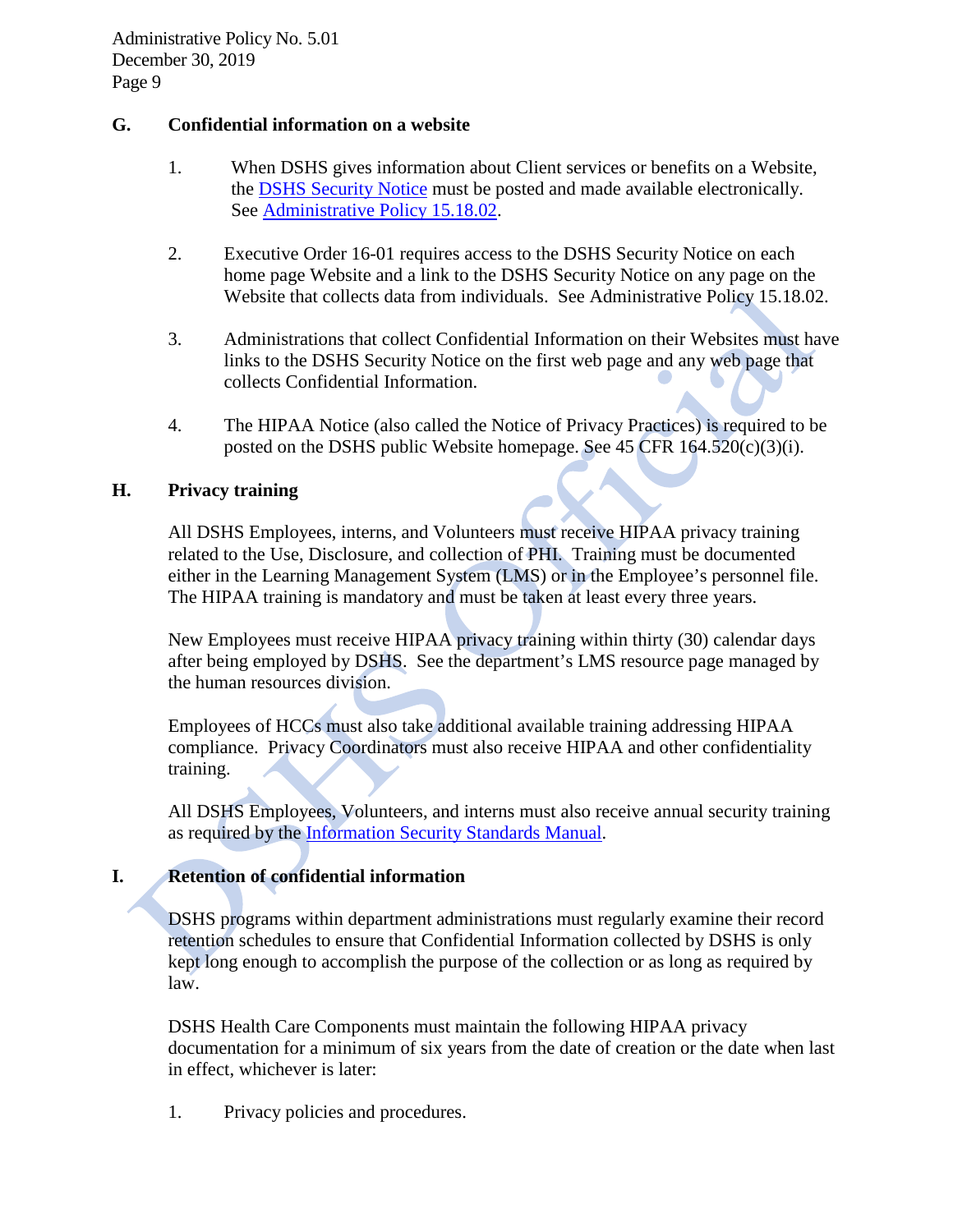- 2. Any written requests or documentation of action or activity relating to Clients exercising their privacy rights (See [Administrative Policy 5.03, Section C\)](http://one.dshs.wa.lcl/Policies/Administrative/DSHS-AP-05-03.pdf).
- 3. Titles of the Privacy Coordinators responsible to receive and process a Client's request to:
	- a. Access and copy PHI;
	- b. Receive alternative communication regarding PHI;
	- c. Restrict the Use and Disclosure of PHI;
	- d. Amend PHI; or
	- e. Receive an accounting of Disclosures of their PHI.
- 4. Clients' authorizations for the Use or Disclosure of PHI.
- 5. Notice of Privacy Practices.
- 6. Privacy complaints and their disposition.
- 7. Documentation that Employees have completed HIPAA privacy training.
- 8. Breach risk assessments and reporting.
- 9. Other documents required by the HIPAA Rules, including the Security Rule risk analyses or risk assessments.

## **J. Use, disclosure, and requests for PHI limited to minimum necessary**

- 1. DSHS Health Care Components and their Employees, Volunteers, and interns must make reasonable efforts to limit the Use or Disclosure of PHI to the Minimum Necessary, to accomplish the intended purpose. The same efforts must be made when requesting PHI from another Covered Entity or its Business Associate.
- 2. The Minimum Necessary requirement covers uses of PHI within DSHS by Health Care Components and Disclosures of PHI outside of DSHS except for Disclosures:
	- a. To a Health Care Provider for Treatment;
	- b. Made to a Client about themselves;
	- c. Made according to a valid authorization;
	- d. Made to the secretary of Department of Health and Human Services;
	- e. Required or permitted by law. See examples in the Notice of Privacy Practices.
- 3. Each DSHS Health Care Component must develop and maintain the following information regarding access to and Use of PHI:
	- a. Identify Employees or the classification of Employees who need access to PHI to perform their job functions;
	- b. The types of PHI to which access is needed and any conditions appropriate for Employee access;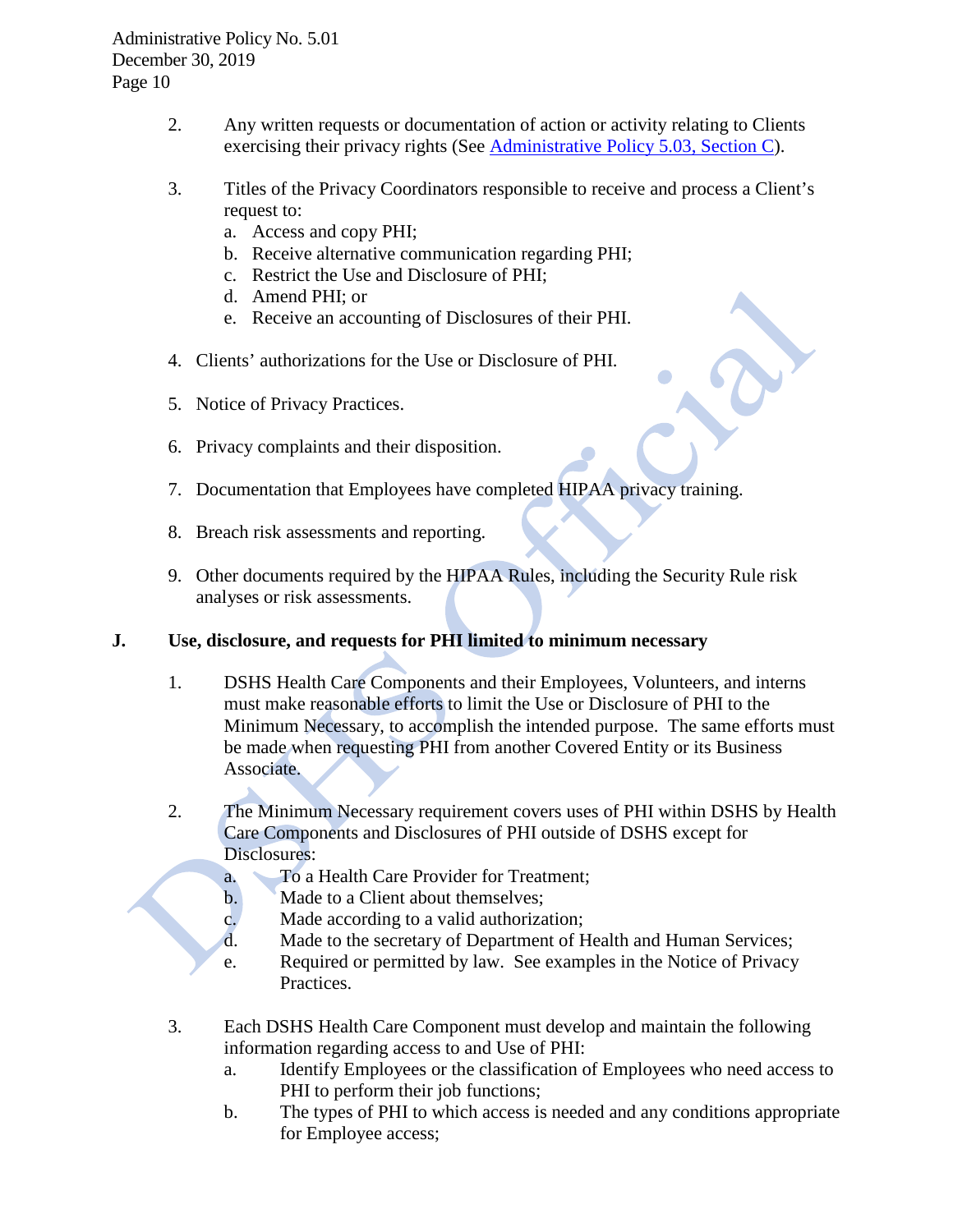c. Written procedures to limit access to only the minimum amount of PHI needed to perform an Employee's job. (see 45 CFR 164.308(a)(3)(i))

# **K. Privacy complaints**

- 1. Individuals believing that DSHS has violated a Client's privacy rights relating to PHI or who have complaints concerning DSHS policies or procedures required by HIPAA or compliance with policies and procedures required by HIPAA (45 CFR 164.530(d)) may file a written complaint with either:
	- a. The DSHS Privacy Officer at [DSHSprivacyofficer@dshs.wa.gov;](mailto:DSHSprivacyofficer@dshs.wa.gov) or
	- b. The Secretary of the Department of Health and Human Services (DHHS) Office for Civil Rights, or both. See [How To File a Complaint](http://www.hhs.gov/ocr/privacy/hipaa/complaints/index.html) on the HHS.gov Website.
	- 2. Individuals believing that DSHS has violated a person's general privacy rights (not related to PHI and for part of the department that is not a Health Care Component) may file a written complaint with the DSHS Privacy Officer.
	- 3. The DSHS Privacy Officer in coordination with the appropriate designated Privacy Coordinator(s) will be responsible for investigating and resolving privacy complaints. If complaints or Breach incidents involve DSHS personnel, all applicable personnel policies must be followed.
	- 4. All Office for Civil Rights reporting and communication regarding HIPAA and privacy issues (excluding complaints), including OCR transactions and investigations, must be coordinated with the DSHS Privacy Officer. The DSHS Privacy Officer must be informed within one (1) business day of any contact by OCR to DSHS or its employees regarding matters pertaining to the HIPAA Rules.

## **L. Breaches or potential breaches of confidential information.**

1. Reporting:

If a Breach or potential Breach of Confidential Information is discovered, staff at a minimum must notify within one (1) business day of discovery:

- a. The technology operations center (TOC) at [ETOC@dshs.wa.gov;](mailto:ETOC@dshs.wa.gov) and
- b. The administration's or division's Privacy Coordinator. (Please see Privacy Coordinators on the [Privacy SharePoint site.](http://one.dshs.wa.lcl/FS/Records/Privacy/Breach/Breaches/DSHS%20Privacy%20Coordinators.docx))
- c. For Breaches involving over 500 individuals, or potentially over 500 individuals, staff must also notify the DSHS Privacy Officer at [DSHSprivacyofficer@dshs.wa.gov.](mailto:DSHSprivacyofficer@dshs.wa.gov) The DSHS Privacy Officer may also be consulted on other Breaches as appropriate and necessary.

Administrations or divisions having their own incident reporting requirements or policies for reporting Breaches or potential Breaches must follow and incorporate these reporting requirements into their procedures.

2. Notification: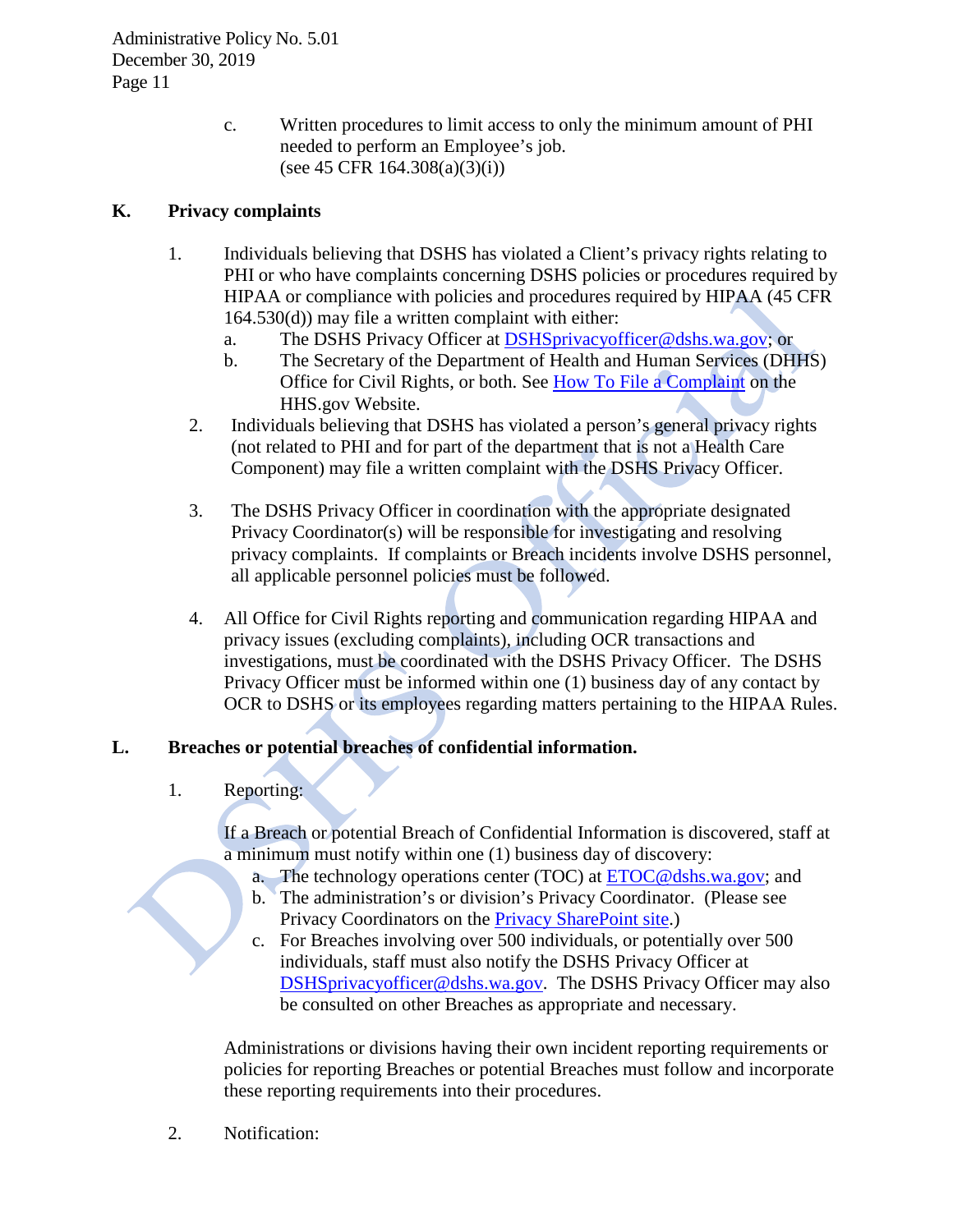> If notification may be necessary as a result of a Breach of Confidential Information, Employees must contact their administration or division Privacy Coordinator. Depending on what laws apply, the notification requires certain language be included in the notification letter. In addition, depending on the law that applies to the Breach, there are different deadlines for notification. Any notification letters required by HIPAA, must be reviewed and approved by the program's designated Privacy Coordinator, or the DSHS Privacy Officer or their designees. Other laws that require notification include [RCW 42.56.590](http://app.leg.wa.gov/RCW/default.aspx?cite=42.56.590) and [RCW](http://app.leg.wa.gov/RCW/default.aspx?cite=70.02.290)  [70.02.290.](http://app.leg.wa.gov/RCW/default.aspx?cite=70.02.290)

For Breach incidents that do not trigger a legal requirement for notification, it is up to the program to determine to notify. However, the Department strongly encourages notification.

- 3. HIPAA Breach Risk Assessment for Health Care Components (HCC):
	- a. The designated Privacy Coordinator for the HCC must complete the HIPAA breach risk assessment in the DSHS privacy breach application (PBA) for any incident that is a potential Breach. Under HIPAA, a Breach is presumptive unless the HCC can document that there is a low probability that the PHI has been compromised. The HIPAA breach risk assessment applies the four-part test required by HIPAA to adequately document the determination that the incident is not a Breach.
	- b. The designated Privacy Coordinator for the HCC must complete the HIPAA breach risk assessment in the PBA for incidents that are determined to be a HIPAA Breach along with the DSHS security breach report. The DSHS security breach report is available for completion in the privacy breach application once an incident is determined to be a Breach.

### **M. Corrective and disciplinary action for violations**

Employees found to be in violation of DSHS policies and procedures relating to confidentiality of PHI or other Confidential Information may receive corrective or disciplinary action, up to and including dismissal. Training and other mitigation steps may also be required as a result of Breaches or violations of confidentiality laws. DSHS and its Employees are subject to civil and criminal fines and sanctions by the Department of Health and Human Services – Office for Civil Rights for violations of the HIPAA Rules. Civil penalties for violations of HIPAA Rules may be imposed up to \$50,000 per violation for a total of up to \$1,500,000 for violations of each requirement during a calendar year. Criminal penalties may total up to \$250,000 and ten years imprisonment.

State laws applicable to department programs including [RCW 74.04.060,](https://www.google.com/url?sa=t&rct=j&q=&esrc=s&source=web&cd=1&cad=rja&uact=8&ved=0CB4QFjAA&url=http%3A%2F%2Fapp.leg.wa.gov%2Frcw%2Fdefault.aspx%3Fcite%3D74.04.060&ei=7bJbVK3tO4ixogTex4CIBQ&usg=AFQjCNG0Y95_ofaaCcoz-soOPl22N1I_JA&bvm=bv.79184187,bs.1,d.cGE) [RCW](https://app.leg.wa.gov/RCW/default.aspx?cite=74.34.040)  [74.34.040,](https://app.leg.wa.gov/RCW/default.aspx?cite=74.34.040) [Chapter 13.50 RCW,](https://www.google.com/url?sa=t&rct=j&q=&esrc=s&source=web&cd=1&cad=rja&uact=8&ved=0CB4QFjAA&url=http%3A%2F%2Fapp.leg.wa.gov%2Frcw%2Fdefault.aspx%3Fcite%3D13.50&ei=_7JbVKnpH9S4oQTNtYD4AQ&usg=AFQjCNGDPIRu-UJaVSi8gBO9veZ65WS0CQ&bvm=bv.79184187,bs.1,d.cGE) Chapter 10.77 RCW; and [Chapter 70.02 RCW\)](https://www.google.com/url?sa=t&rct=j&q=&esrc=s&source=web&cd=1&cad=rja&uact=8&ved=0CB4QFjAA&url=http%3A%2F%2Fapp.leg.wa.gov%2Frcw%2Fdefault.aspx%3FCite%3D70.02&ei=D7NbVN3AApHroASn6oKwDg&usg=AFQjCNFinOMCwtayN7btDesCYwSthyhJuA&bvm=bv.79184187,bs.1,d.cGE) and federal regulations (including HIPAA Rules, the Social Security Act, and substance use disorder rules in [42 CFR, Part 2\)](https://www.google.com/url?sa=t&rct=j&q=&esrc=s&source=web&cd=1&cad=rja&uact=8&ved=0CB4QFjAA&url=http%3A%2F%2Fwww.ecfr.gov%2Fcgi-bin%2Ftext-idx%3Frgn%3Ddiv5%3Bnode%3D42%253A1.0.1.1.2&ei=3rdbVOXoCpS4oQSb64GYCg&usg=AFQjCNHLlpgSlC0SUok7snV9meXZ9x7QWw) prohibit unauthorized access, Use, or Disclosure of Confidential Information. These laws may impose other sanctions, fines, and penalties.

**Note:** The Attorney General's Office will provide state officers, Employees, and